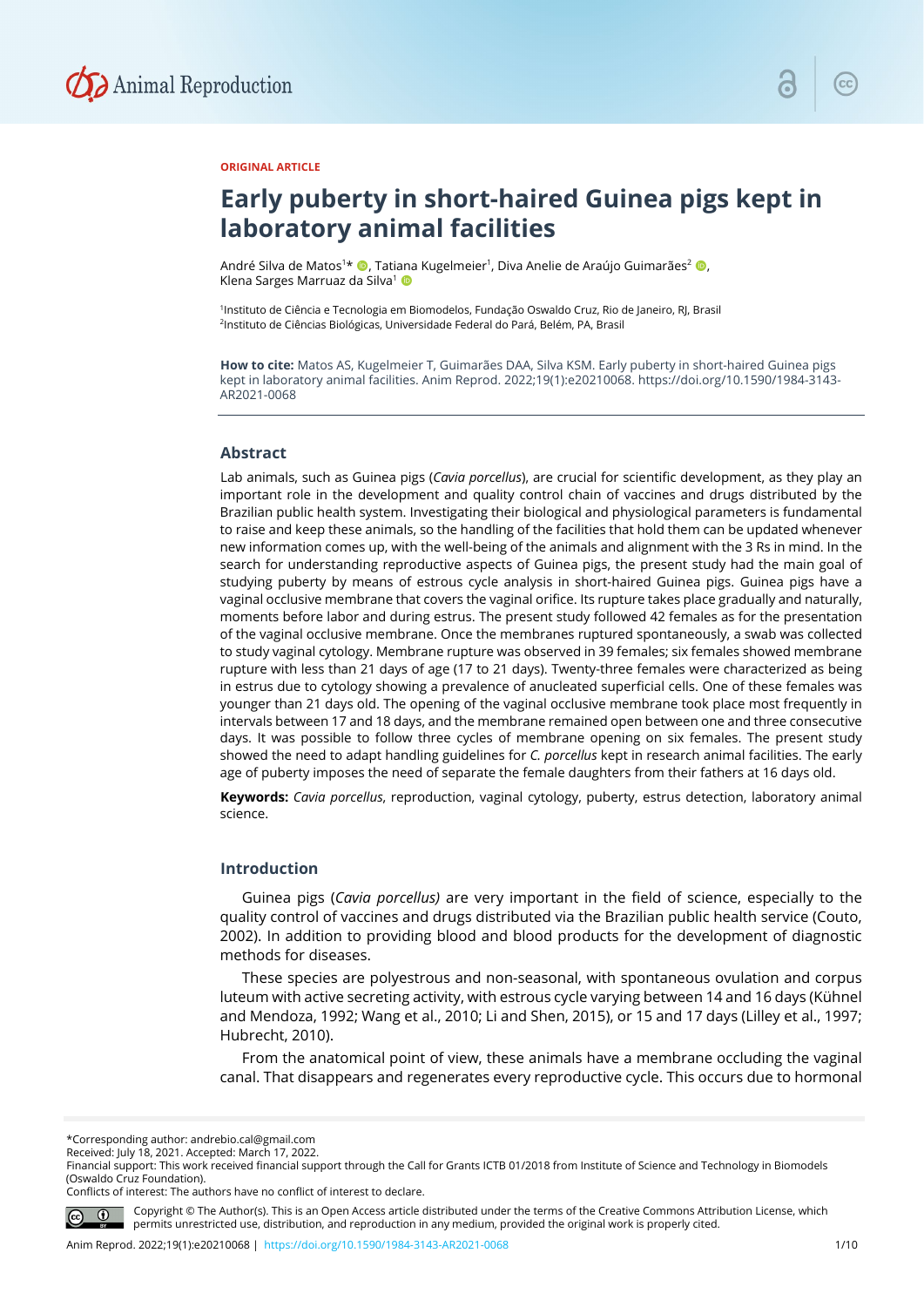influence, throughout the life of the females (Stockard and Papanicolaou, 1919). In the estrous cycle, the vaginal canal opens remains open between three and seven days, coincinding with the proestrus, estrus and metaestrus phases (Luna et al., 2003). In mature females, the membrane remains open for one to three days during estrus, but in juvenile females this phase can last longer (Araníbar and Echevarría, 2014). According to Li and Shen (2015), vulvar morphological characteristics in Guinea pigs suffer small alterations in between the different phases of the estrous cycle: swelling, redness, and secretion during proestrus and estrus, and partially closed, light-colored vaginal membrane during the metaestrus.

Pregnancy in Guinea pigs lasts 68 days on average and the development is precocious from embryonic life. The first coat are still observed at this stage, at 50 days of gestation, and at 60 days the coat already presents the characteristic colour throughout the body (Viana et al., 2019). In a study on embryonic development, it was observed that, after 30 days of gestation, it is possible to distinguish males and females, observing the formation of urogenital folds. At 45 days, the folds show characteristics of the future labia and, in the final of the pregnancy, the labia and the vaginal occlusion membrane are formed (Santos et al., 2016).

Guinea pigs are early developing animals. The newborns weigh between 60 and 100 g, with fully haired, ears and eyes open, teeth, eating solid foods and drink water (Hubrecht, 2010). It is known that puberty occurs between 55 and 70 days of age; the first estrus usually takes place at the age of 68+21 days, on average (Andrade et al., 2002; Lapchik et al., 2017). However, females can reach sexual maturity with less than one month of age, with a body mass of 300 g (Kaliste, 2007; Hubrecht, 2010). Corroborating this information, a unique study reported the rare occurrence of estrus at only 20 days of age (Rood and Weir, 1970).

According to guides and manuals to care this species, the weaning should take place around 21 days old (Andrade et al., 2002; Trillmich et al., 2006; Hubrecht, 2010; Lapchik et al., 2017) or when the animals are weighing ≥180 grams (Brasil, 2016). However, if the Guinea pigs present an estrus when they are younger than 21 days, period during which they are still in the family group, this makes it possible for them to be impregnated by their fathers. The risk of providing pregnant animals is an ethical concern and an important experimental variable. In addition, establishing a proper reproductive management helps reduce an excessive number of animals in the facilities.

The premise of the present study was therefore the existance of early puberty in shorthaired Guinea pigs, allowing for unplanned pregnancies while the animals remain in their family groups at a research facility. To confirm this hypothesis, females were monitored via vaginal cytology and observation of the vaginal occlusive membrane.

## **Methods**

#### **Animal facilities and handling**

The study was carried out at the Service of Raising of Rodents and Lagomorphs of the Institute of Science and Technology in Biomodels – ICTB of the Oswaldo Cruz Foundation (Rio de Janeiro, Brazil).

The animal facilities in which the Guinea pigs were held into autoclavable polypropylene cages measuring 90 x 60 x 30 (length x width x height), in family groups with 6 animals (females, breeding males and puppies upon completing 21 days of age).

The environment was kept at temperatures between 19 and 21  $^{\circ}$ C, relative air humidity between 40 and 60%, and light-dark cycles of 12:12 hours. All food and materials offered to the animals were submitted to chemical and/or physical decontamination processes. Nutritional handling consisted of specific Guinea pig feed (Quimtia®), supplemented with vitamin C (Vetec Quimica Fina LTDA), a multivitamin (Organnact®), and autoclaved water.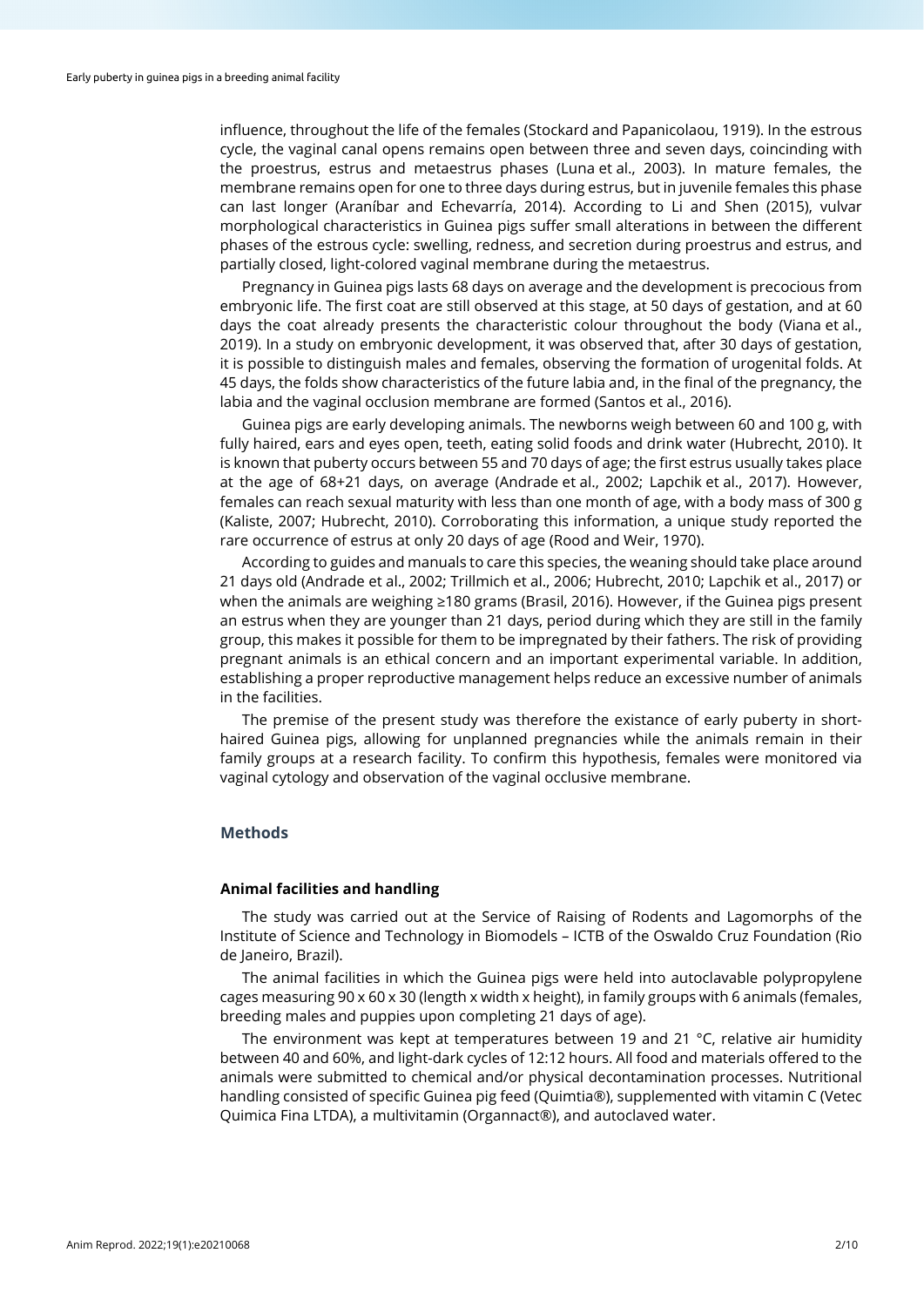# **Experiment outline**

At 14 days old the puppies received microchips in the dorsal scapular region for identification.

Observation of vaginal membranes began when the animals turned 15 days old. Every day, between 9 and 10 a.m., the animals were physically restrained, weighed, and had their genital area observed, with a macroscopic evaluation of the vaginal occlusive membrane classified in three stages: Partially open (VMPO) – when had opening of the membrane but not enough for a swab to be introduced; Closed (VMC) - when had vaginal canal completely covered by the membrane. From 30 to 60 days of age, the membrane was inspected every two days. When it was seen opened, cytological samples were collected daily, until observed closed. The macroscopic aspects of the genitalia (color of the vagina, presence of mucus or fluids, swellingo f the vulva) were also recorded daily.

#### **Vaginal cytology**

The vaginal material was collected with an extra-fine cylinder-shaped interdental brush, 3 mm of diameter, soft bristles, damp with saline solution and introduced in the vaginal canal, then rotated to gently exfoliate the vaginal epithelium.

Following the collection, the material was smeared on two microscopy slides, which were identified (sample ID) with a combination of a random number and a letter corresponding to the staining technique to be used (A for rapid panoptic and B for Papanicolaou).

The Romanowsky staining technique (panoptic staining) was made by a commercial kit (LABORCLIN). The Papanicolaou (1933) staining also used a commercial kit (RENYLAB) and was performed according to the author, with adaptations (Kugelmeier et al., 2011). Both were carried out at the SCPRIM/ICTB Reproduction Laboratory at ICTB/Fiocruz.

The quantitative evaluation considered the counting of cell types in absolute numbers, for a total of 200 cells, which was performed by optical microscopy (100 and 400 x zoom). After the counting, the percentage of cell types contained in the vaginal epithelium was calculated. According to the classification used by Guimarães et al. (1997), into the following cells: basal, parabasal, intermediate, nucleated superficial, and enucleated superficial. The qualitative evaluation observed the presence of mucus, leukocytes, fungi, bacteria, cleanliness, and quantity of material on the slide. The presence of a finding was qualified according to the follow criteria, and then recorded in the spreadsheet (vaginal material samples collection): Lightobserved in few fields; Moderate- observed in some fields; High- Observed in all fields. The macroscopic evaluation of the vulva, of the distribution of cell types and of the material on the slide was used to characterize the phases of the estrous cycle. Characterization of diestrus considered the analysis of slides collected beginning on the fifth day of membrane opening.

#### **Analysis**

For the description of the results, the following criteria were considered: opening of the occlusive membrane, age, time the membrane remained open and phase of the cycle during which the membrane opened. For the vaginal cytology figures, descriptive statistic, average and standard deviation, standard error, and variation of original data were considered. Variance analysis (ANOVA) was used to compare the number of cell types present in the three cycles observed and the T Test used to compare the averages obtained in the first and second cycles, using the Bioestat free software (version 5.0).

The level of significance used to reject  $H_0$  (hypothesis of nullity) was 5%, that is, lower than 0.05.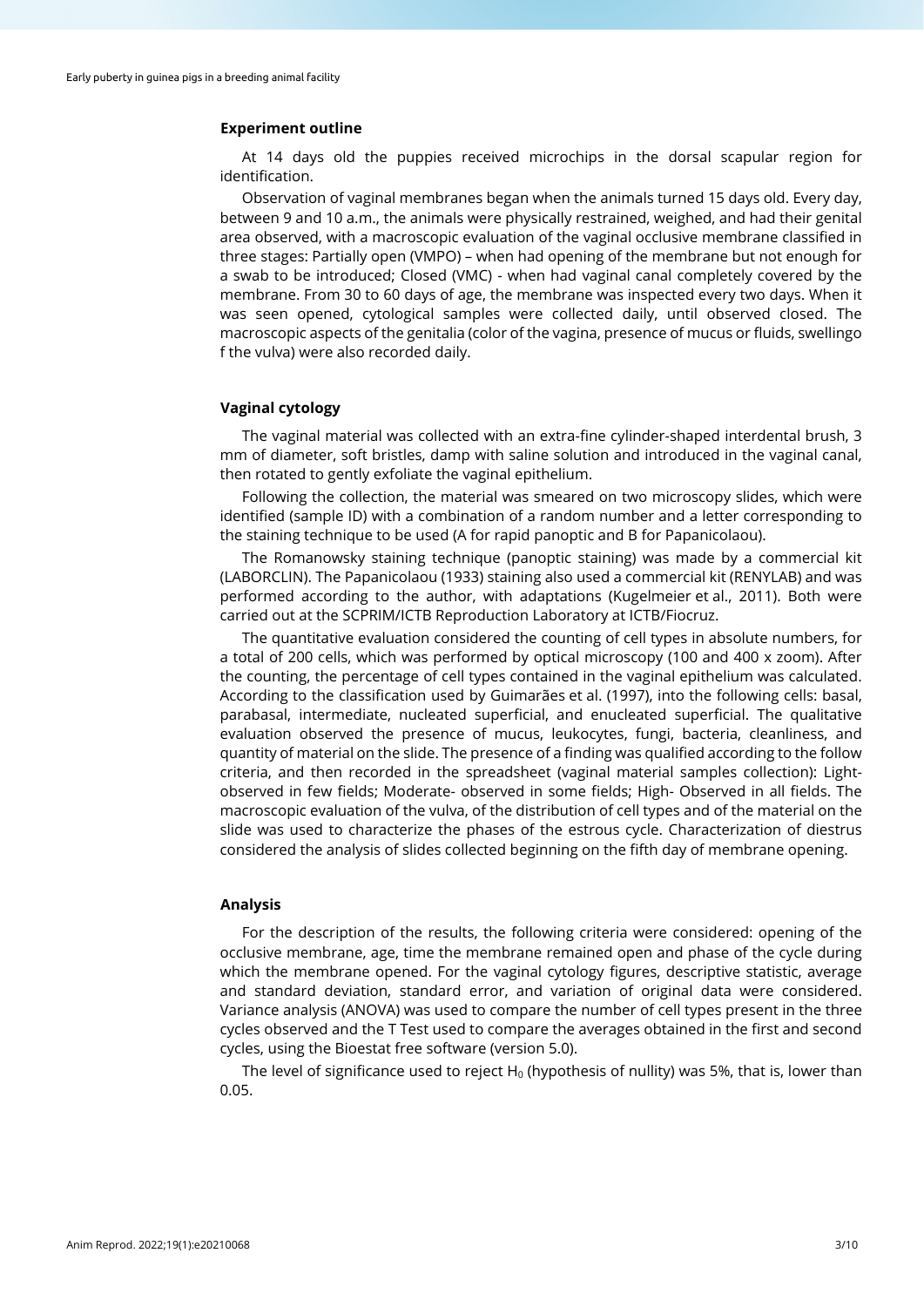## **Ethical aspects**

This study was approved by the Ethics Committee for Use of Animals - CEUA Fiocruz, under licence number LW-12/15 and the additive term P39/14.4 for the inclusion of the activity "sampling for vaginal cytology".

Observation was finished when the animals turned 61 days old. The animals' management general routine was not modified, except for the observations and sample collections.

## **Results**

Evaluation of estrous cycle between 15 and 60 days of age.

The macroscopic evaluation of the vaginal membrane was carried out in all 42 animals of the study (total of 1274 observations). We observed that in 73% of evaluations, the status found was that of closed vaginal membrane (Figure 1A, 1B), while in 13% the membrane was partially open (Figure 1C). The vaginal membrane was found to be open in 14% of observations (Figure 1D).



**Figure 1.** Macroscopic analysis of vaginal occlusive membrane of *Cavia porcellus* between 15 and 60 days old. Vaginal Membrane Closed (A); Swollen vulva and secretion (B); Vaginal Membrane Partially Open (C); Vaginal Membrane Open (D).

The vaginal occlusive membrane broke at least once in 39 of the 42 females (92.85%) under evaluation. Of the total number of females with open vaginal membrane, 23 (58.97%) had a second opening, with an interval between openings from 7 to 21 days, while six females (15.38%) had a third opening, at intervals between 15 to 18 days. We observed a variation in the period during which the vaginal membrane remained open, from 1 to 12 days. The duration of the interval in between membrane openings varied between 7 and 21 days, with a higher frequency at 17 and 18 days, totalling 44.81% of the intervals observed (Table 1).

| <b>OVM</b>  | <b>Females</b><br>(N) | Average age and<br>standard<br>deviation (days) | Permanence of<br>OVM (days) | <b>Average duration</b><br>and standard<br>deviation (days) | Interval in<br>betwen OVM<br>(days) |
|-------------|-----------------------|-------------------------------------------------|-----------------------------|-------------------------------------------------------------|-------------------------------------|
| 10          | 39                    | $35+9.75$                                       | $1 - 12$                    | 3±2                                                         | $\overline{\phantom{0}}$            |
| $2^{\circ}$ | 23                    | $48 + 7.91$                                     | $1 - 7$                     | $2 + 1.33$                                                  | $7 - 21$                            |
| 20          |                       | 53±4.88                                         | 1 - 3                       | 2±0.81                                                      | $15 - 18$                           |

#### **Table 1.** Observation of opening of vaginal membrane (OVM) in *Cavia porcellus*.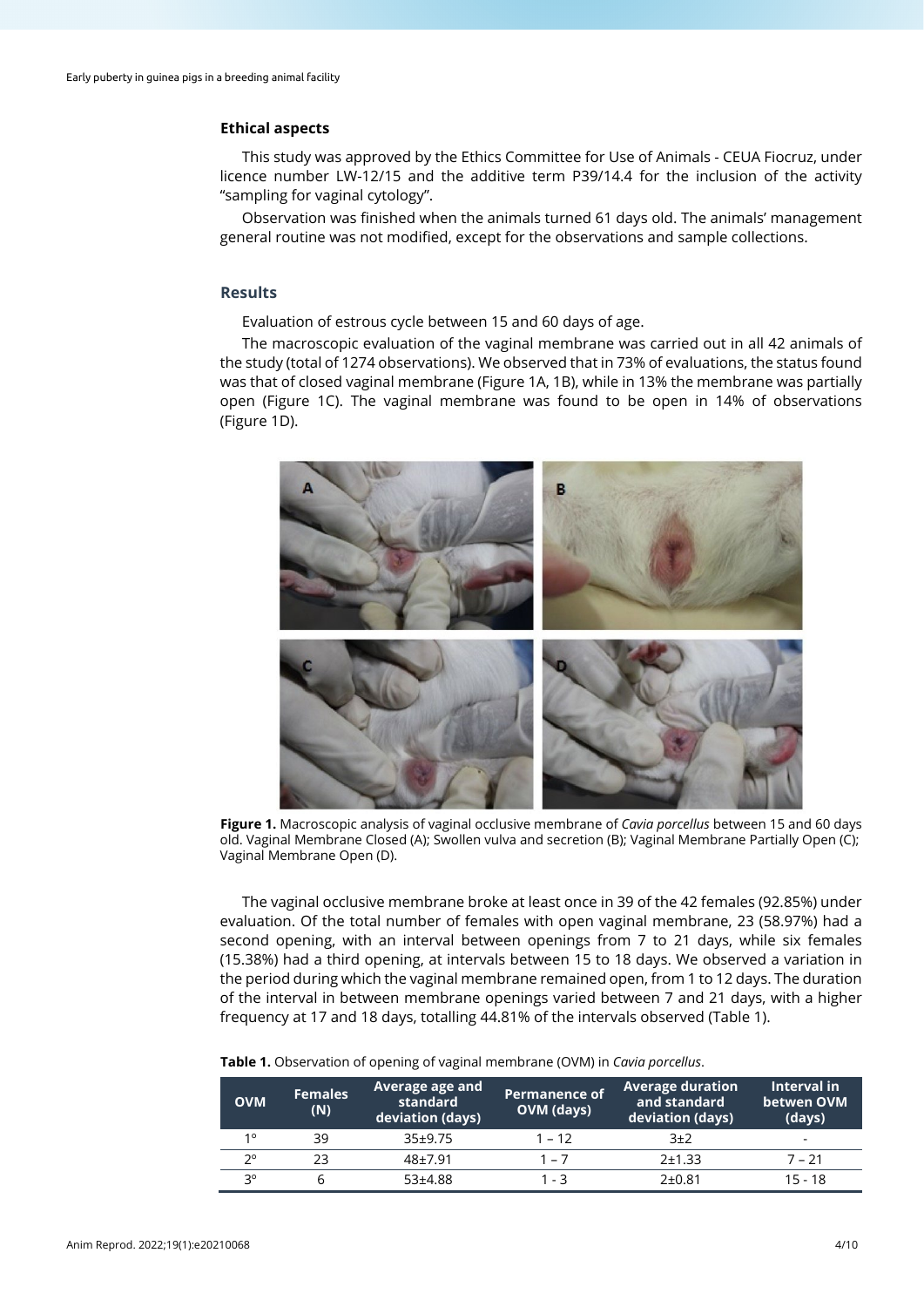# **Vaginal exfoliative cytology of** *Cavia porcellus*

Overall, 164 slides were prepared and evaluated, to analyze the average distribution of the cell types found. The average distribution of cell types of the vaginal epithelium shows a predominance of enucleated and intermediate superficial cells, according to the description (Figure 2).



**Figure 2.** Distribution of cell types of vaginal epithelium of *Cavia porcellus* between 15 and 60 days old, classified as basal, parabasal, intermediate, superficial nucleated, and superficial enucleated.

When characterizing the phases of the estrous cycle in Guinea pigs ( $n = 39$ ), we observed that during proestrus intermediate cells were in higher number (99  $\pm$  27.3 of the total cells counted) and a light presence (+) of mucus and leukocytes. During estrus, superficial cells were predominant, mainly enucleated (113  $\pm$  32.8), in addition to the absence of leukocytes and mucus. During metaestrus, intermediate cells were those most frequent, corresponding to about 95  $\pm$  26 cells, with moderate presence of leukocytes ( $++$ ) and no mucus. During diestrus we observed a more uniform distribution between nucleated, enucleated, and intermediate superficial cells and a very high number of leukocytes (+++). We observed an increase in the number of parabasal cells during metaestrus and diestrus, when compared with the other phases. No statistic difference was observed in the quantity of each cell type on the different phases of the estrous cycle (P < 0.05) (Figure 3).



**Figure 3.** Quantitative distribution of cell types in the characterization of estrous phases in Guinea pigs (*Cavia porcellus*) kept in a laboratory animal facility.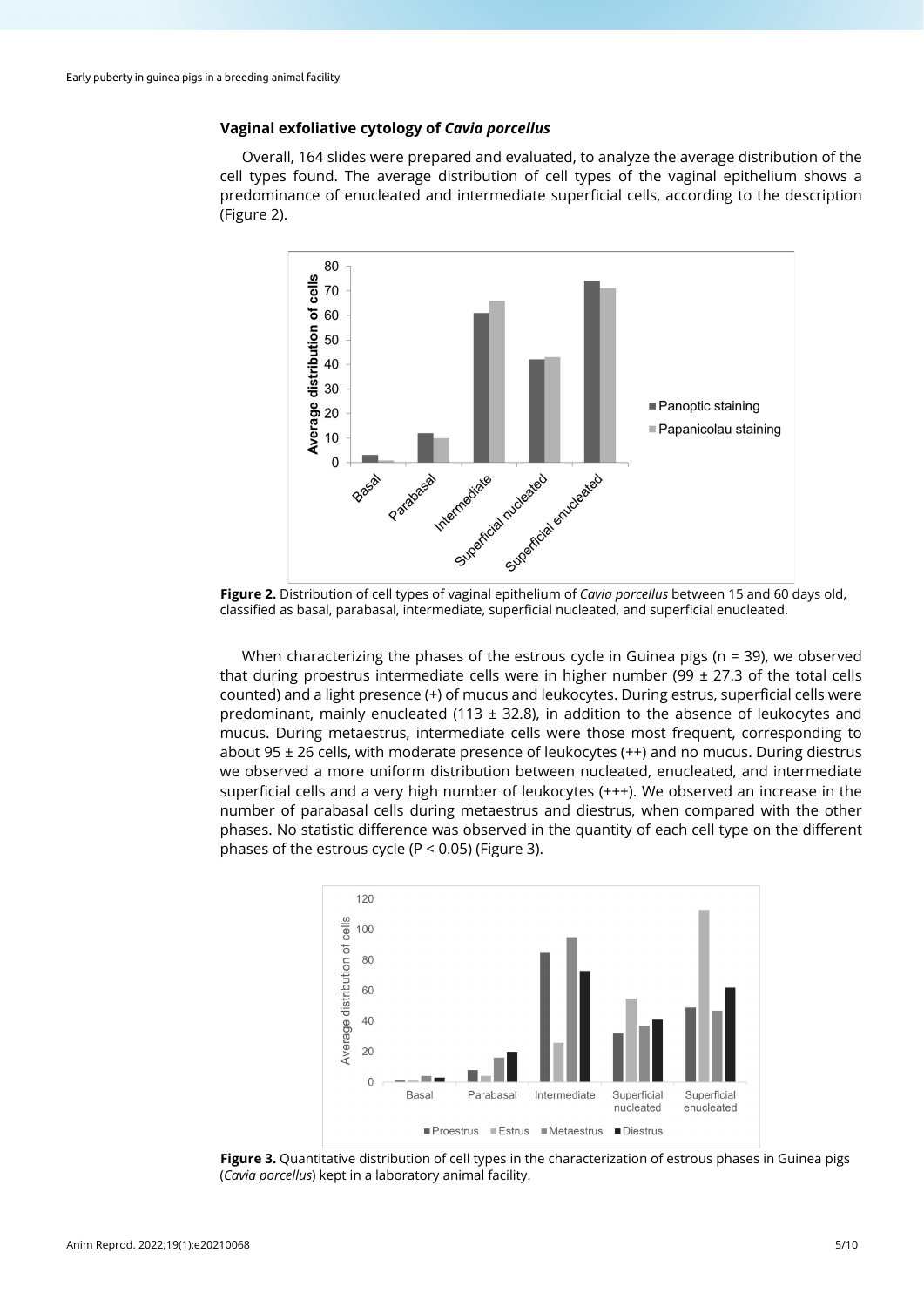# **Puberty prior to 21 days of age**

In 39 females that presented vaginal occlusive membrane opening, six were younger than 21 days (17 to 21 days) corresponding to 15.38% of females in the first opening of the membrane. For the females of this age group, the time membrane remained open varied between 1 and 5 days.

As for the distribution of total superficial cells in vaginal smears, in animals younger than 21 days (n = 6). One 21 days old female showed a counting above 140 superficial cells (nucleated and enucleated), low presence of intermediate, parabasal and basal cells, as observed in Figure 4. In one of the samples, the material showed high concentration of mucus and formation of lumps, making it impossible to differentiate and count the cell types.



**Figure 4.** Distribution of cell types of vaginal epithelium of Guinea pig female ID 20667 in 20-22 days old.

The study observed a significant difference (p=0.02) between average body weight values between the six females with vaginal membrane opening before 21 days of age (299 ± 45.42 g) and the 33 females whose vaginal membrane opened at more than 21 days of age (264 ± 32.03 g) (Figure 5).



**Figure 5.** Body weight of females whose vaginal membranes opened before 21 days of age (A) and after 21 days of age (B).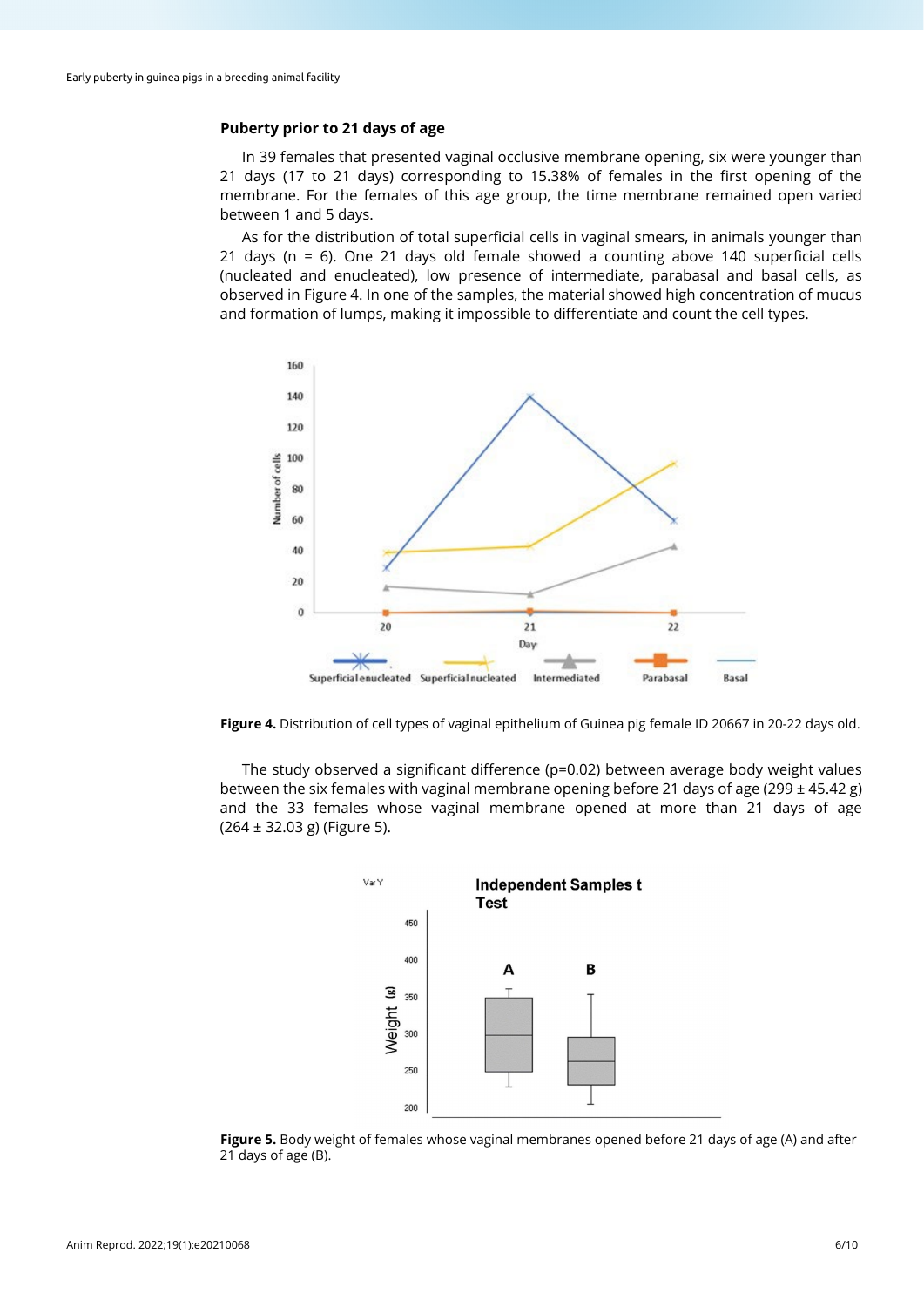## **Discussion**

In this study it was possible to prove, via vaginal cytology analysis and observation of vaginal occlusive membrane, the occurrence of early puberty in *C. porcellus*. Of the 42 females under study, six had vaginal occlusive membrane opening before 21 days of age. Trillmich et al. (2006) observed that the first opening of the vaginal occlusion membrane in a group of guinea pigs under similar conditions occurs around 26 days of life. These investigators considered that the first day of opening the vaginal occlusion membrane corresponds to the beginning of the estrus phase, based on studies by Young (1937) and Touma et al. (2001). However, they did not perform serological or cytological investigations to conclude this finding in their studies.

Stockard and Papanicolaou (1919) described vaginal occlusive membrane rupture as a reliable sign of estrus. However, this condition is not the only mark of estrus. Therefore, beginning with the examination of vaginal exfoliative cytology, it was possible to characterize estrus in at least one of the females younger than 21 days, in which we observed a higher prevalence of superficial cells, a marker of this phase of the cycle in Guinea pigs (Kühnel and Mendoza, 1992; Lilley et al., 1997).

It should be highlighted that the fact that evidence of estrus was observed on the vaginal smear in only one female younger than 21 days does not rule out the possibility of occurrance in the other five females that presented early opening of the vaginal occlusive membrane. A revision of literature showed a duration of the estrous phase between 8 and 24 hours, according to Lilley et al. (1997), and between 8 and 11 hours, according to Shomer et al. (2015). The study by Alkhalaf et al. (1992) shows that the estrous phase corresponds to the second day of vaginal membrane opening, with ovulation taking place between 28 and 36 hours after opening, usually at night, between 6 p.m. and 6 a.m. (Lilley et al., 1997). Therefore, for a better following of estrus, it would be necessary to use a smaller interval in between cytological samplings, as already previously suggested by Lilley et al. (1997). However, we chose not to collect more than one sample per day, as this would mean more frequent handling of the animals and consequently higher stress levels, which may compromise the study, especially as these were very young females. We therefore chose to adopt a methodology that caused less disturbances in the daily management routine of the animals under study, to preserve their well-being and aligning with the Three Rs in animal research according to Russel and Burch (1959). In addition, unlike Lilley et al. (1997), in the present study the rupture of the vaginal occlusive membrane was not mechanically forced. All material samples for vaginal cytology in this study were collected only during natural rupture intervals, considering the fact that the study was carried out on very young females, up to 60 days old.

The significant difference observed in the average values of body weight at 20 days of age between females with vaginal occlusive membrane rupture before and after 21 days of age corroborates the study developed by Bauer et al. (2008), in which they show that animals with different weight gain were younger when their first estrous cycle took place.

The results, in the conditions reported herein, showed a wide range in the age of spontaneously opening of vaginal occlusive membrane, between 15 and 60 days old.

Trillmich et al. (2006) suggest that the presence of the mother and the breeding male that present a courtship vocalization behavior can induce the precocity of estrus in young guinea pigs, as they observed in their studies that, in the family groups of guinea pigs kept the males of the family together with the young females, until what they consider as the 1st estrus, there was a complete opening of the vaginal membrane around 26 days. However, they could not clearly distinguish the effect or confirm it as an inducer of the opening of the vaginal membrane in young females.

The time during which the vaginal membrane remained opened for the first time varied greatly (1-12 successive days) and was higher than that reported by other authors (Alkhalaf et al., 1992; Luna et al., 2003), who described a period of membrane opening closer to what was observed during the second opening verified in the current study (1-7 days). It should be emphasized, however, that only two females had opening periods higher than that described by other authors (8 and 12 days). In addition, the higher frequency of membrane opening period (between 1 and 3 days) corresponded to the study by Araníbar and Echevarría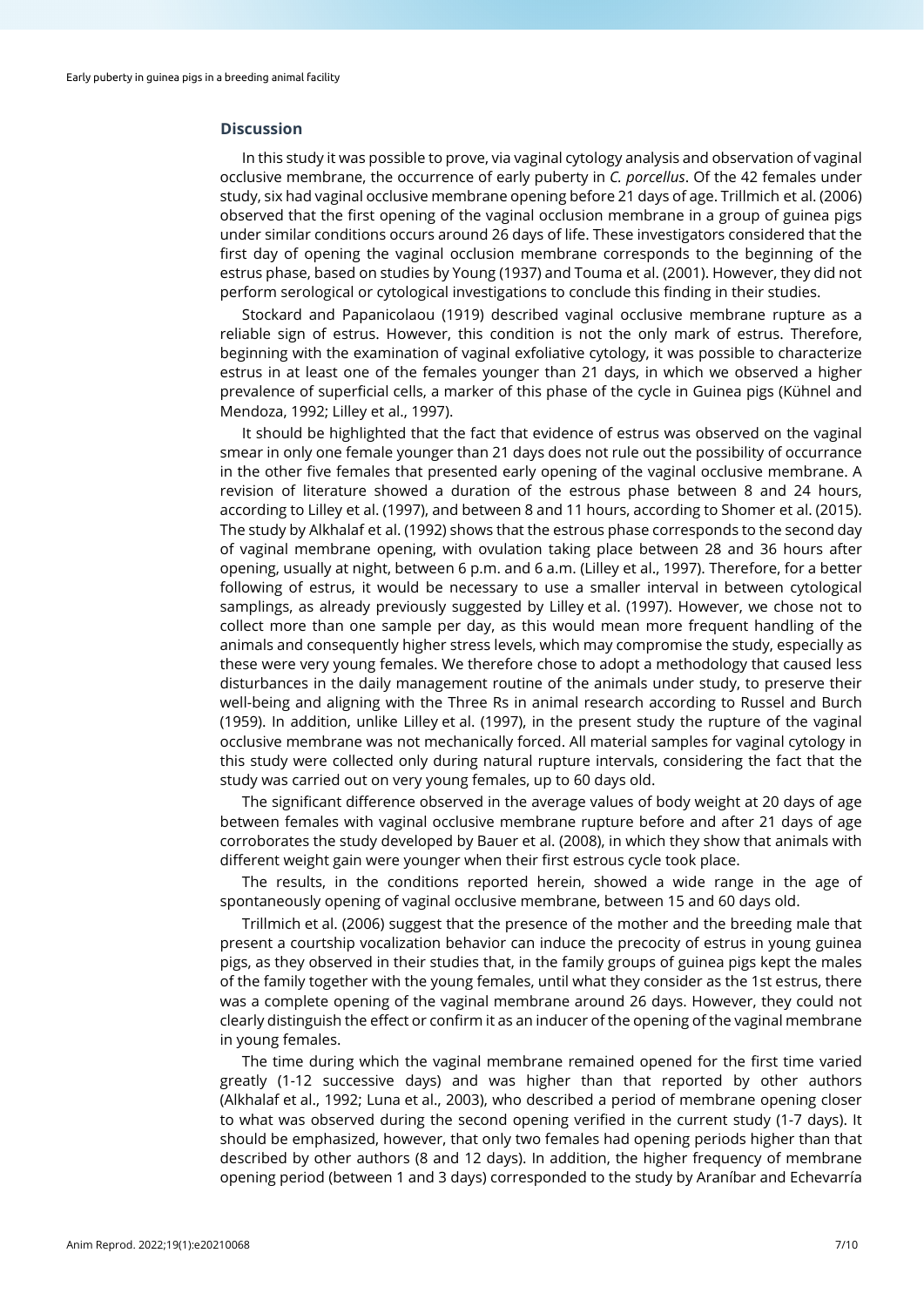(2014). Macroscopic observation of the vulva showed morphological differences, such as swelling, redness and secretion, like those described by Li and Shen (2015).

The duration of the interval in openings showed a variation between 7 and 21 days, occurring with a higher frequency to 17 and 18 days, higher than those presented in literature, which describe cycles between 15 and 17 days (Lilley et al., 1997; Stockard and Papanicolaou, 1919; Hubrecht, 2010), or between 14 and 16 days (Kühnel and Mendoza, 1992; Wang et al., 2010; Li and Shen, 2015).

Vaginal cytology proved to be reliable for the characterization of the estrous cycle. There was distribution of cell types of the vaginal epithelium in each phase, as in the study by Li and Shen (2015). During proestrus, intermediary cells were observed in a higher number, with moderate presence of mucus. This aspect was also considered a characteristic of the proestrus phase by Kühnel and Mendoza (1992). During estrous, the predominant cells were superficial ones, mostly enucleateed, while Kühnel and Mendoza (1992) and Lilley et al. (1997) observed a more effective presence of nucleated superficial cells in this phase. During metoestrous and diestrous, cell types observed were like those described in the work of Kühnel and Mendoza (1992), with a high number of leukocytes and increased number of parabasal cells. For differentiation, the slides characterized as diestrous were those collected from the fifth day of vaginal membrane opening on, period that Alkhalaf et al. (1992) and Shomer et al. (2015) consider the beginning of this phase.

Thus, observation of the rupture of vaginal occlusive membrane, together with the characterization and incidence of cell types through vaginal cytology, made it possible to detect estrous in Guinea pigs, supporting previous reports in studies by Li and Shen (2015).

This study provides important and novel information on the reproductive biology of young *C. porcellus* females with the evidence of early estrous (before 21 days) and the characterization of at least three estrous cycles before 60 days old.

#### **Conclusion**

The Guinea pig females kept in laboratory animal facilities conditions showed that the rupture of the occlusive membrane occurs gradually, in some cases, with a partially open phase that makes cytological sampling impossible. Differences in body development (weight) of the females with early puberty is one of the possible factors in the distribution of age in the opening of the vaginal membrane.

In the conditions in which the study was carried out, Guinea pigs showed vaginal occlusive membrane rupture and vaginal cytology characteristic of estrous at an age below 21 days, pointing to puberty before the standard weaning period. Because of this observation, in laboratory animal facilities is necessary to modify the Guinea pigs management practices aiming to adapt the separation of female daughters from their fathers at 16 days old.

## **Acknowledgements**

We would like to thank the management technician Carlos Henrique (SCRL) for sharing his knowledge with us and for all the help given. Thanks to Dr Aline Araújo Nobre (PROCC/Oswaldo Cruz Foundation) and all the team of PROCC/ Fiocruz that help us revising the statistical analysis.

## **References**

- Alkhalaf M, Propper AY, Chaminadas G, Adessi GL. Ultrastructural changes in guinea pig endometrial cells during the estrous cycle. J Morphol. 1992;214(1):83-96. [http://dx.doi.org/10.1002/jmor.1052140106.](https://doi.org/10.1002/jmor.1052140106) [PMid:1433309.](https://www.ncbi.nlm.nih.gov/entrez/query.fcgi?cmd=Retrieve&db=PubMed&list_uids=1433309&dopt=Abstract)
- Andrade A, Pinto SC, Oliveira RS. Animais de laboratório: criação e experimentação. Rio de Janeiro: Editora Fiocruz; 2002. 388 p.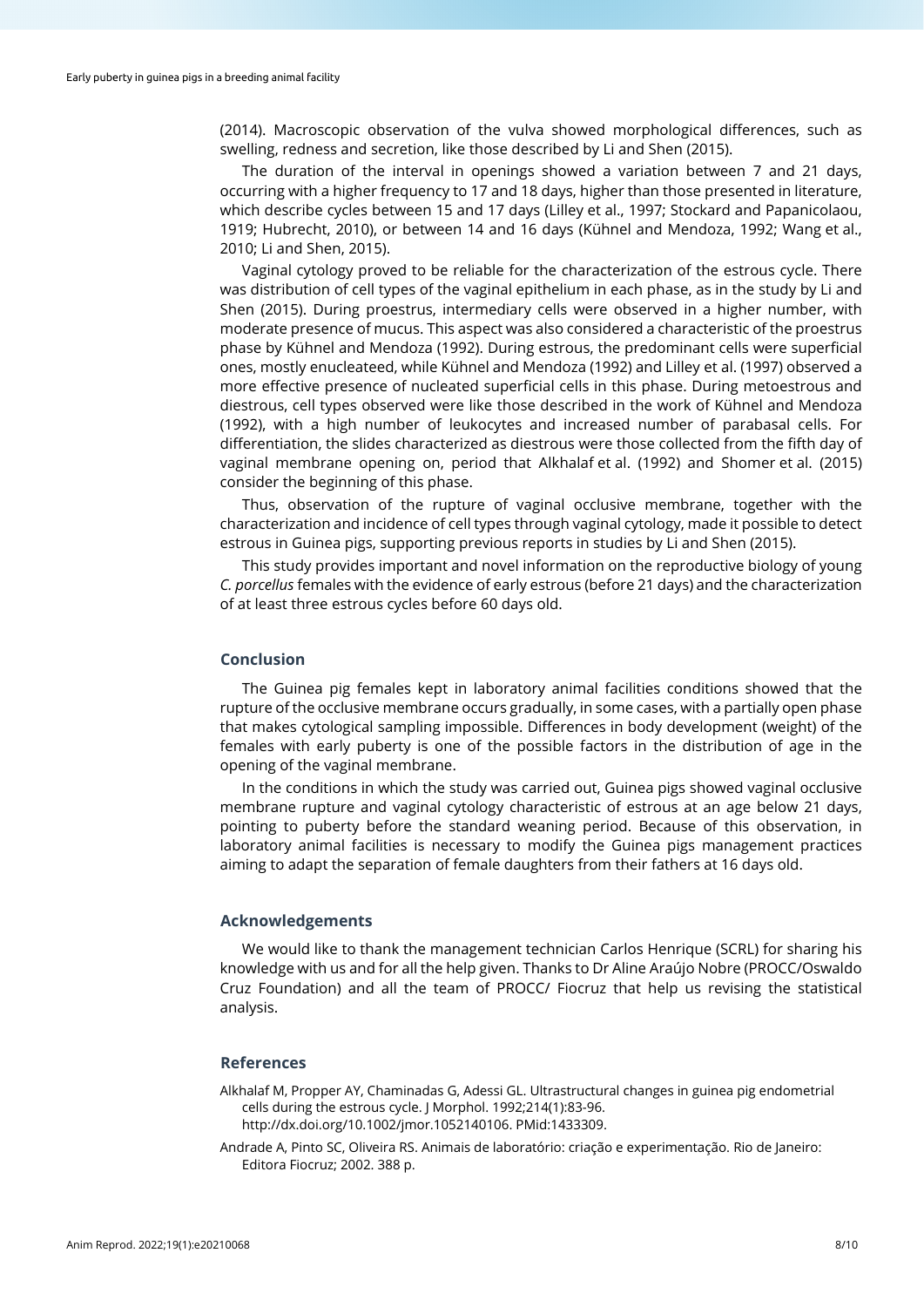- Araníbar E, Echevarría CL. Número de ovulaciones por ciclo estrual en cuyes (*Cavia porcellus*) andina y perú. Rev Investig Vet Peru. 2014;25(1):29-36[. http://dx.doi.org/10.15381/rivep.v25i1.8465.](https://doi.org/10.15381/rivep.v25i1.8465)
- Bauer B, Palme R, Machatschke IH, Dittami J, Huber S. Non-invasive measurement of adrenocortical and gonadal activity in male and female guinea pigs (*Cavia aperea f. porcellus*). Gen Comp Endocrinol. 2008;156(3):482-9. [http://dx.doi.org/10.1016/j.ygcen.2008.03.020.](https://doi.org/10.1016/j.ygcen.2008.03.020) [PMid:18430425.](https://www.ncbi.nlm.nih.gov/entrez/query.fcgi?cmd=Retrieve&db=PubMed&list_uids=18430425&dopt=Abstract)
- Brasil. Conselho Nacional de Controle de Experimentação Animal CONCEA. Resolução normativa CONCEA nº 33, de 18 de novembro de 2016. Capítulo "Procedimentos Roedores e Lagomorfos mantidos em instalações de instituições de ensino ou pesquisa cientifica. Diário Oficial da União; Brasília; 21 Nov 2016.
- Couto SER. Criação e manejo de cobaias. In: Andrade A, Pinto SC, Oliveira RS, editors. Animais de Laboratório: criação e experimentação. Rio de Janeiro: Editora FIOCRUZ; 2002. 388 p.
- Guimarães DA, Moreira D, Vale WG. Determinação do ciclo reprodutivo da cutia (*Dasyprocta prymnolopha*) através do diagnóstico colpocitológico. Acta Amazon. 1997;27(1):55-64. [http://dx.doi.org/10.1590/1809-43921997271064.](https://doi.org/10.1590/1809-43921997271064)
- Hubrecht R. The UFAW handbook on the care and management of laboratory and other research animals. 8th ed. Bognor Regis: UFAW/Wiley-Blackwell; 2010. p. 380-98. [http://dx.doi.org/10.1002/9781444318777.](https://doi.org/10.1002/9781444318777)
- Kaliste E. The welfare of laboratory animals. 2nd ed. Dordrecht: Springer; 2007. p. 181-209. [http://dx.doi.org/10.1007/978-1-4020-2271-5.](https://doi.org/10.1007/978-1-4020-2271-5)
- Kugelmeier T, Valle RR, Guimarães MABV, Muniz JAPC, Monteiro FOB, Oliveira CAO. Tracking the Ovarian Cycle in Black-and-Gold Howlers (Alouatta caraya) by Measuring Fecal Steroids and Observing Vaginal Bleeding. International Journal of Primatology. 2011; 32(3):605–15. Available from: [http://link.springer.com/10.1007/s10764-010-9490-7.](http://link.springer.com/10.1007/s10764-010-9490-7)
- Kühnel W, Mendoza AS. Scanning Electron Microscope Investigations on the Vaginal Epithelium of the Guinea Pig during the Estrous Cycle. Archives of Histology and Cytology. 1992; 55(Suppl):205–10. Available from: [http://joi.jlc.jst.go.jp/JST.Journalarchive/aohc1982/55.Suppl\\_205?from=CrossRef.](http://joi.jlc.jst.go.jp/JST.Journalarchive/aohc1982/55.Suppl_205?from=CrossRef)
- Lapchik VBV, Mattaraia VGM, Ko GM, editors. Cuidados e manejos de animais de laboratório. 2ª ed. Rio de Janeiro: Atheneu; 2017.
- Li JR, Shen T. Expression characteristics of MMP-2 and MMP-9 in guinea pig ovaries during the estrous cycle. Genet Mol Res. 2015;14(4):17329-40[. http://dx.doi.org/10.4238/2015.December.21.1](https://doi.org/10.4238/2015.December.21.1)[.](https://www.ncbi.nlm.nih.gov/entrez/query.fcgi?cmd=Retrieve&db=PubMed&list_uids=26782373&dopt=Abstract) [PMid:26782373.](https://www.ncbi.nlm.nih.gov/entrez/query.fcgi?cmd=Retrieve&db=PubMed&list_uids=26782373&dopt=Abstract)
- Lilley KG, Epping RJ, Hafner LM. The guinea pig estrous cycle: correlation of vaginal impedance measurements with vaginal cytologic findings. Lab Anim Sci. 1997;47(6):632-7. [PMid:9433700.](https://www.ncbi.nlm.nih.gov/entrez/query.fcgi?cmd=Retrieve&db=PubMed&list_uids=9433700&dopt=Abstract)
- Luna F, Cortés M, Flores M, Hernández B, Trujillo A, Domínguez R. The effects of superior ovarian nerve sectioning on ovulation in the guinea pig. Reprod Biol Endocrinol. 2003;1(1):61. [http://dx.doi.org/10.1186/1477-7827-1-61.](https://doi.org/10.1186/1477-7827-1-61) [PMid:14561223.](https://www.ncbi.nlm.nih.gov/entrez/query.fcgi?cmd=Retrieve&db=PubMed&list_uids=14561223&dopt=Abstract)
- Papanicolaou GN. The sexual cycle in the human female as revealed by vaginal smears. Am J Anat. 1933;52(3):519-637. [http://dx.doi.org/10.1002/aja.1000520402.](https://doi.org/10.1002/aja.1000520402)
- Rood JP, Weir BJ. Reproduction in female wild guinea-pigs. J Reprod Fert. 1970;23(3):393-409. [http://dx.doi.org/10.1530/jrf.0.0230393.](https://doi.org/10.1530/jrf.0.0230393) [PMid:5492025.](https://www.ncbi.nlm.nih.gov/entrez/query.fcgi?cmd=Retrieve&db=PubMed&list_uids=5492025&dopt=Abstract)
- Russel WMS, Burch RL. The principles of human experimental technique [Internet]. Baltimore: Johns Hopkins; 1959 [cited 2021 July 18]. Available from: https://caat.jhsph.edu/principles/the-principles-ofhumane-experimental-technique
- Santos AC, Favaron PO, Viana DC, Ferreira AO, Oliveira F, Alcântara D, Vasconcelos BG, Eli R, Rici G, Assis-Neto AC, Miglino MA, Mt S. Intrauterine development of female genital organs in *Cavia porcellus* (Rodentia: caviidae). Pak J Zool. 2016;48:389-97.
- Shomer NH, Holcombe H, Harkness JE. Biology and diseases of guinea pigs. In: Fox JG, Otto GM, Whary MT, Anderson LC, Pritchett-Corning KR, editors. Laboratory animal medicine. Cambridge: Elsevier; 2015. p. 247-83[. http://dx.doi.org/10.1016/B978-0-12-409527-4.00006-7.](https://doi.org/10.1016/B978-0-12-409527-4.00006-7)
- Stockard CR, Papanicolaou GN. The vaginal closure membrane, copulation, and the vaginal plug in the guinea-pig, with further considerations of the œstrous rhythm. Biol Bull. 1919;37(4):222-45. [http://dx.doi.org/10.2307/1536207.](https://doi.org/10.2307/1536207)
- Touma C, Palme R, Sachser N. Different types of oestrous cycle in two closely related South American rodents (*Cavia aperea* and *Galea musteloides*) with different social and mating systems. Reproduction. 2001;121(5):791-801. [http://dx.doi.org/10.1530/rep.0.1210791.](https://doi.org/10.1530/rep.0.1210791) [PMid:11427168.](https://www.ncbi.nlm.nih.gov/entrez/query.fcgi?cmd=Retrieve&db=PubMed&list_uids=11427168&dopt=Abstract)